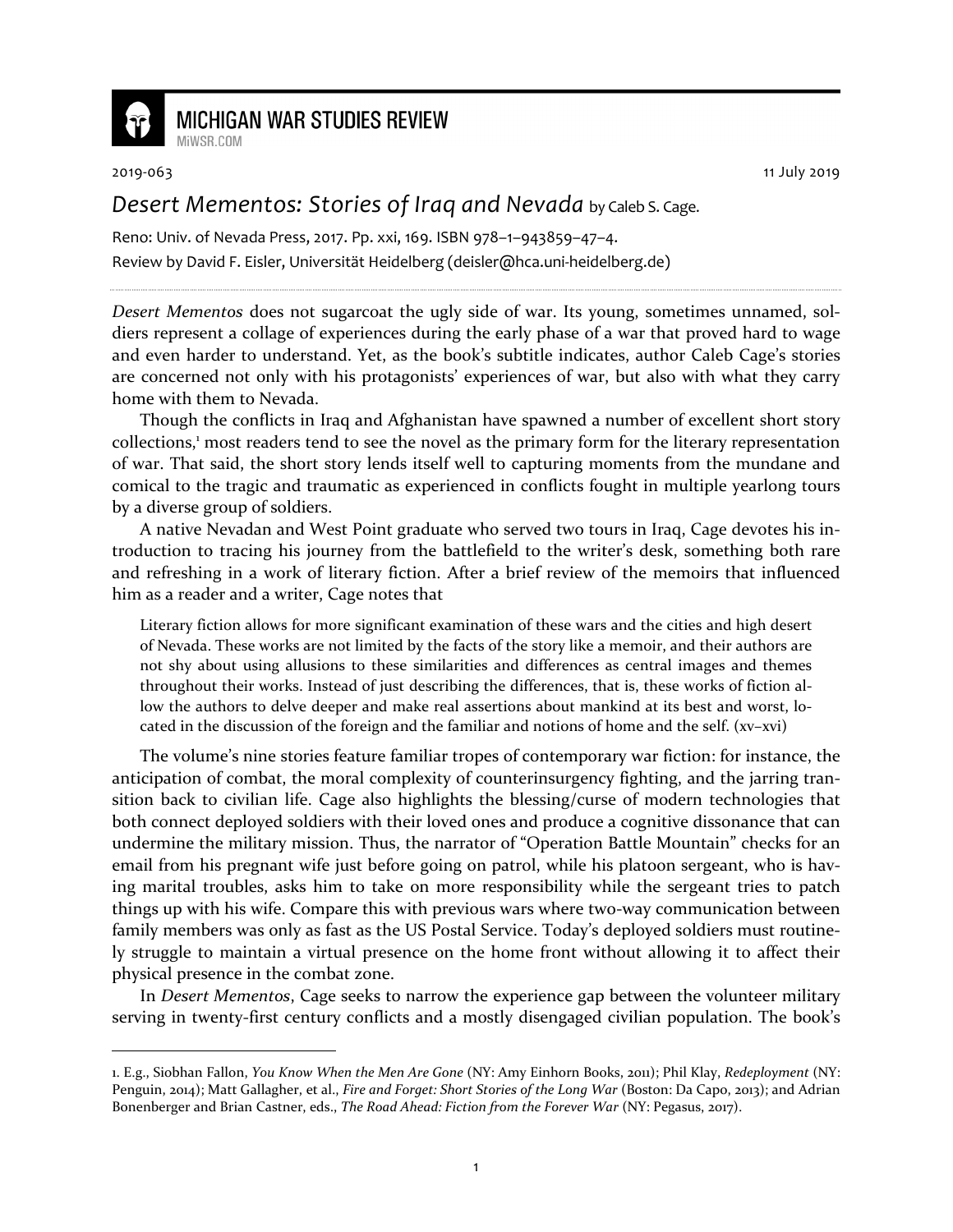opening story, "Tonopah Low," adopts a second-person point of view that effectively brings the reader into the world of the stories: the story begins "Three nights before your second deployment to Iraq you finish a Michelob and slide the bottle back in the box behind the passenger seat." Cage also tackles elements that have rarely figured in war fiction. "This Is Not Burning Man" portrays a group of junior officers working in a Joint Operations Center who are skeptical about their role in the war and critical of their overbearing boss's command philosophy, which consists mostly of nitpicking PowerPoint slides. "Desert Island" follows a pair of soldiers pulling a tense shift in a guard tower.

While the stories themselves break no new stylistic or formal ground, Cage does address larger issues of war and its representation. The narrator of "Proxy War" writes a column for an online newspaper that he pitches as "Iraq from a soldier's perspective, about our interactions with the locals, about the absurdities of our impossible mission, and about the harsh realities of urban combat. It would be the opposite of my rosy blog posts to family and friends" (48). This sort of meta-commentary on communicating the war experience goes back at least to the First World War. Cultural historian Paul Fussell argued that the combat soldier's desire to spare his loved ones the horrors of the battlefield (as in today's "rosy blog posts") only worsened what is now called the civil-military divide: "Ironically, the reticence which originated in the writers' sympathy for the feelings of their addressees was destined in the long run simply to widen the chasm of incomprehension which opened between them."<sup>2</sup>

The collection's most interesting and subtle theme is the unintended consequences of choosing to serve in an all-volunteer military during an unpopular war. In "Proxy War," the narrator tells an embedded journalist that his decision to join the Army created even more distance between him and his already estranged father, who had protested the Vietnam War and tells him over dinner that he thought the war in Iraq was a mistake and that he will not support it, even for his own son.

In "Operation Battle Mountain," a soldier's pregnant wife loses one of their unborn twins in the womb, and the other's health is questionable. His mother-in-law seems to blame his absence for what happened, and hints that his wife (who won't speak with him) does as well.

In "Soldier's Cross," a lieutenant's parents split up after his father has an affair during the deployment. His mother admits that she is "still pretty confused," but is beginning to make peace with it now that he's home. Then she tells him: "I'm still hopeful. I think maybe he was reacting harshly to your leaving, and that this was his only way of dealing with it." The lieutenant is "momentarily furious that it had become his fault, but he put it all aside and hugged his mother" (111).

Each of these stories reveals an undercurrent of judgment against the soldiers who *chose* (rather than being forced) to join the army. The relatives left behind—a father, a mother-in-law, a wife—cannot help linking the emotional dots between their soldier's own decision and the grief they must now carry.

Most of the stories depict cynical characters in bleak situations; one could label the book grim and negative. But its final story, "The Golden Dragon," centers on Matt, a soldier recently redeployed from Iraq, and Amy, the girl he met (and got pregnant) during his brief leave six months earlier. Over dinner (and a sonogram of their unborn child) at a Vietnamese restaurant, they struggle to connect with each other. The story evokes Hemingway's "Hills Like White Elephants," except that Matt views the pregnancy as a "gift." He remains optimistic about their future despite the challenges they will face, or so he tries to convince himself. In the collection's final words,

1

<sup>2</sup>*. The Great War and Modern Memory* (NY: Oxford U Pr, 1975) 199.